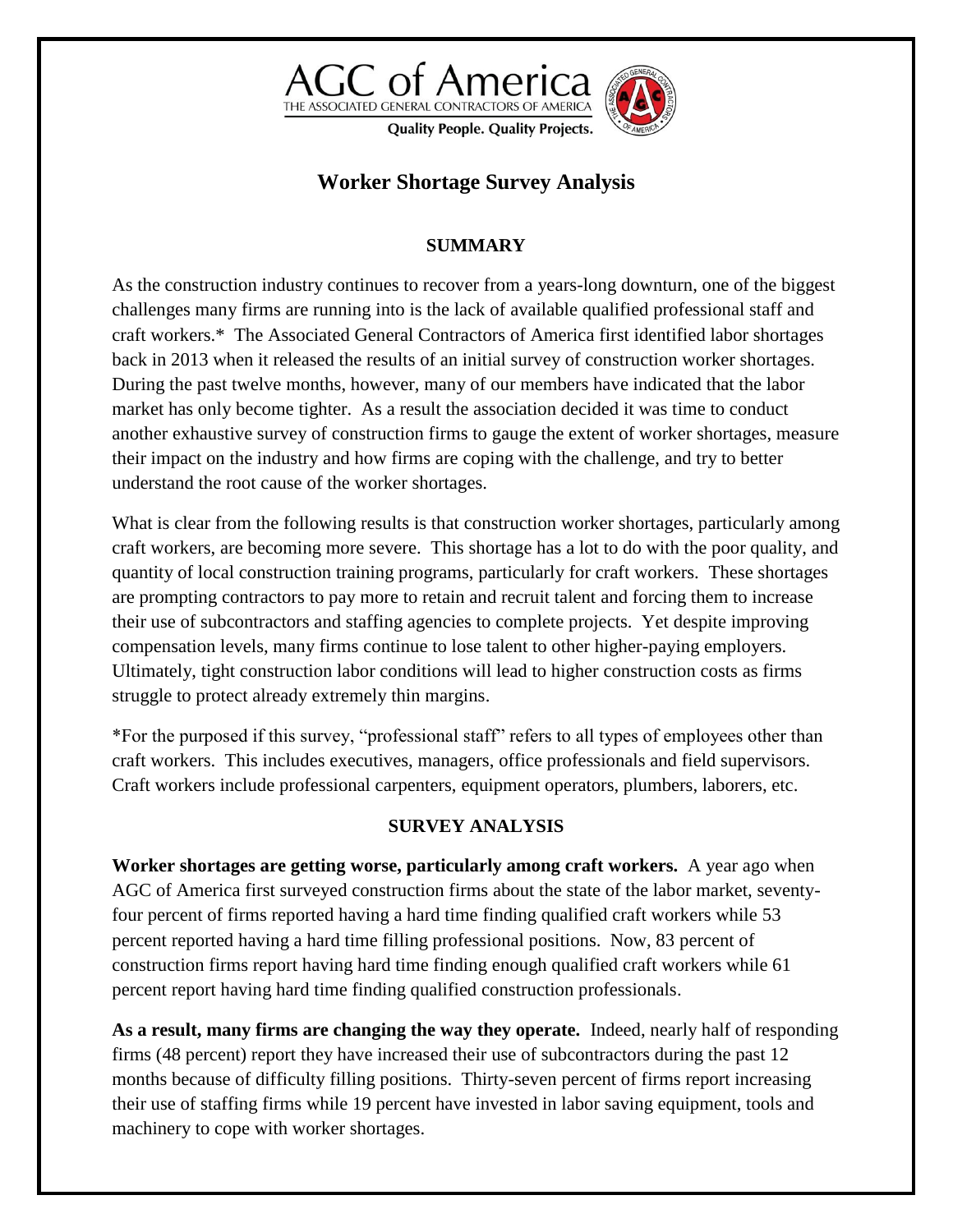**Worker shortages are prompting many firms to increase pay, benefits and overtime.** Fiftynine percent of construction firms report they have increased base pay rates for construction craft workers in an effort to retain and attract workers. Twenty-four percent report providing incentives and/or bonuses while 23 percent have increased contributions to, or improving benefits for craft workers.

Even though craft worker shortages appear more severe, similar numbers of firms have improved pay and benefits to retain and recruit construction professionals. Fifty-six percent of firms report increasing pay for construction professionals, while 28 percent are offering incentives and bonuses and 24 percent improving benefits to recruit or retain key construction professionals.

**Despite offering higher pay and better benefits, many firms are losing workers to construction firms and other industries.** Twenty-eight percent of firms report losing craft workers to other local construction firms while 15 percent report losing them to construction firms in other parts of the country. At the same time 25 percent of firms say they lose craft workers to other industries in their area while 15 percent say they lose them to other industries around the country.

Many firms also report having a hard time hanging on to qualified construction professionals. Twenty-two percent report losing construction professionals to nearby contractors while 14 percent say they lose them to contractors outside of their area. Seventeen percent of firms say they lose construction professionals to other industries in their area while 9 percent say they lose them to other industries around the country.

**Most firms don't expect the market for qualified workers will get any better.** Eighty-two percent of firms believe it will become harder, or continue to be hard, to find and hire craft workers during the coming 12 months. Only 4 percent of firms expect it will get easier. Meanwhile, 70 percent of firms expect the market for construction professionals will remain tight, or get tighter, during the coming 12 months, while only 6 percent think it will get easier.

**Most contractors have a low opinion of the craft workers training pipeline.** One reason many contractors don't think the labor market will improve soon is because they have a particularly low opinion of the training pipeline for craft workers, and to a lesser extent for construction professionals. Fifty-five percent of firms rate the overall quality of the local pipeline for new construction craft workers as poor or below average while only 8 percent say it is above average or better. Meanwhile 35 percent rate the pipeline for preparing new construction professionals as poor or below average while 18 percent rate it as above average or better.

**Craft worker shortages are slightly less severe in the northeast, compared to the rest of the country, while professional position shortages are relatively consistent across the country.** There is a direct relationship between the severity of craft worker shortages and the quality of the local training pipeline. In the south, where 86 percent of contractors report having a hard time finding qualified construction craft workers, 67 percent of contractors rate the local training pipeline as below average or worse. Conversely, in the northeast, were only 67 percent of contractors in the northeast report having a hard time finding qualified construction workers, contractors have a better opinion of the quality of the construction training pipeline, with 53 percent saying local training programs are average or above.